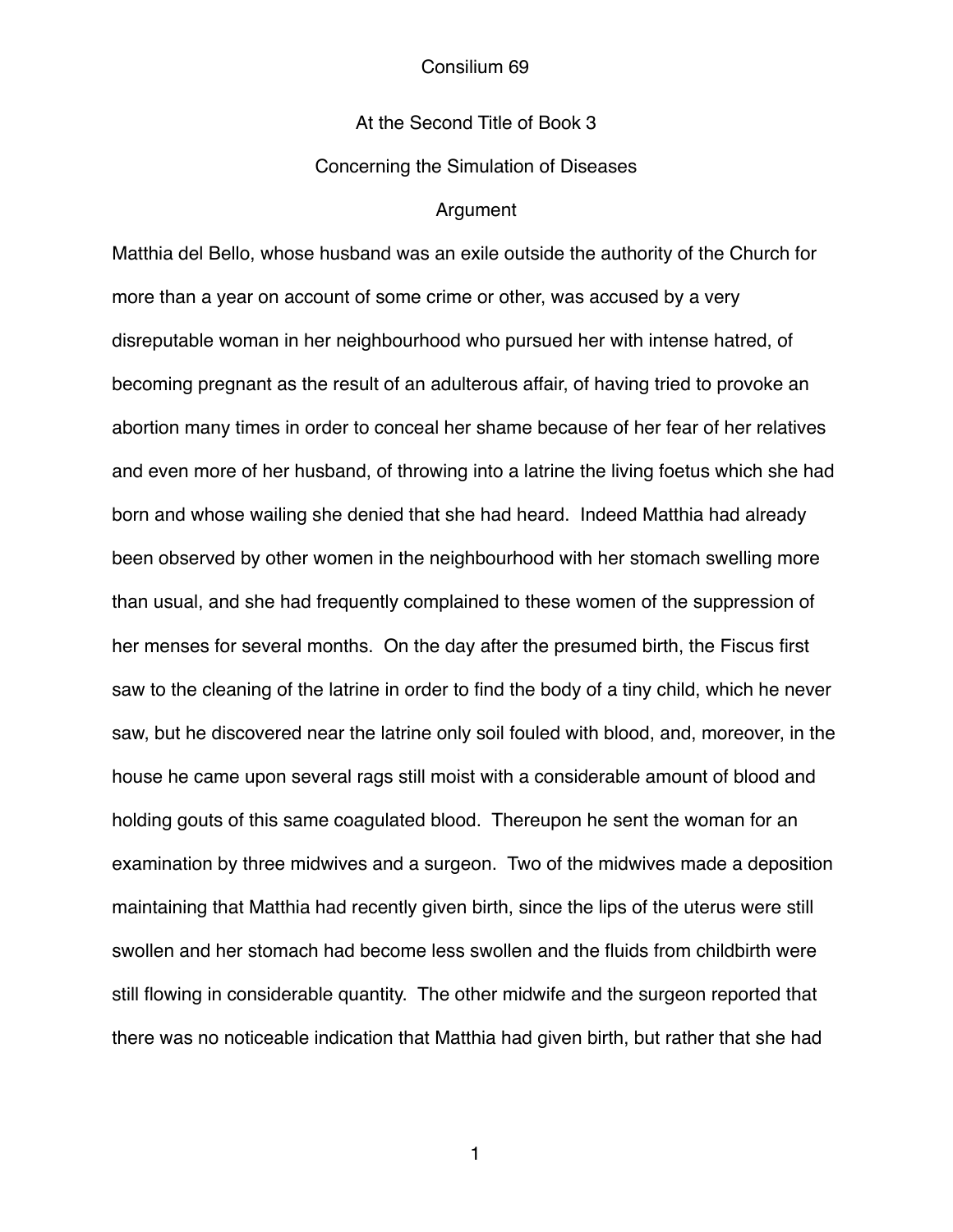suffered from a flood of menstrual blood because her menses had been kept back for a long time. Therefore, since the matter was in doubt, I was consulted and responded as follows.

# Summary

- 1. What kind of swelling of the lips of the uterus there should be in one who has recently given birth.
- 2. How menstrual purgings are to be distinguished from the purgings of childbirth.
- 3. What the bosom and breasts look like in women giving birth.
- 4. What kind of decrease in the swelling of the stomach should occur in women giving birth.
- 5. The more the uterus swells in a pregnant woman the thicker it becomes.
- 6. Because of a simple retention of menstrual blood, women sometimes believe they are pregnant, although this is not the case.
- 7. Conclusions based on the state of a woman's body and when they indicates that she has recently given birth.
- 8. The nature of the flow of blood in childbirth and the nature of the flow in menstruation.
- 9. Absence of milk removes all suspicion of a recent birth.

**1**. No confidence is to be placed in the depositions of the two midwives concerning a childbirth by Matthia, although they are considered experienced in their profession, since in a matter of such importance they have made their declarations relying on trivial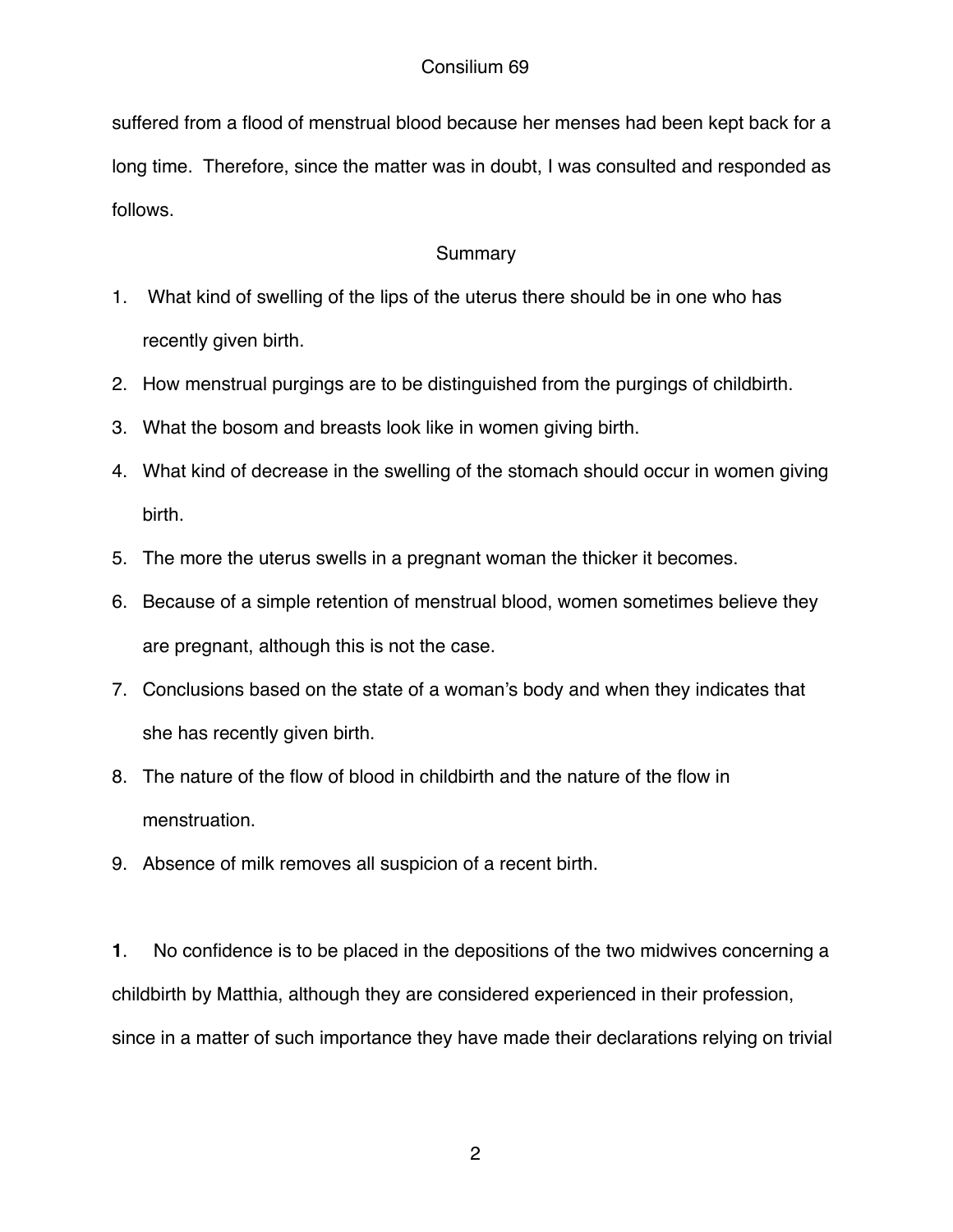and equivocal signs and conclusions rather than on very reliable indications which are clearly able to attest to the opposite and which they either did not notice or ignored.

 For they misunderstood everything which they presented concerning the swelling of the labia of the uterus, the matter purged in childbirth, and the subsidence of the stomach. In respect to the swelling of the lips of the uterus, it is quite evident that they observed this indication quite superficially; for it is not just a simple swelling of the aforementioned part which demonstrates that a woman has given birth, but an oedematous swelling which occupies the whole pudenda, as in *Severinus Pinaeus lib. 1. de not. virg. cap.7, as I mentioned libro tertio Quaest. Medico-Leg. Tit. 2. quest. 9. num. 18.* Indeed in childbirth those areas also swell so that the little pieces of flesh called caruncles *Myrtoides* [hymenal tags] by anatomists, which exist here and there in the walls of the uterus, are completely erased; *as I said ibid. according to Pinaeus loc. cit. and according to Riol. Anthropograph. lib. 2. cap. 32.* What the surgeon observed escaped the ignorant midwives, although this sign is considered among the most reliable and far more certain than any others, for the surgeon giving this reason for his own deposition said among other things that Matthia's uterus and all her private parts appeared as they should naturally be in women who are not pregnant and have not recently given birth, except that they were rather swollen because of her menstrual flux, but not as swollen as they would have become in childbirth, when the caruncles mentioned above are hidden by the swelling of these same private parts, and yet in Matthia's uterus these caruncles were not at all hidden or diminished, but were clearly present to those who were looking; and so it is evident that the aforementioned midwives, as if little experienced in their profession, paid superficial attention to a few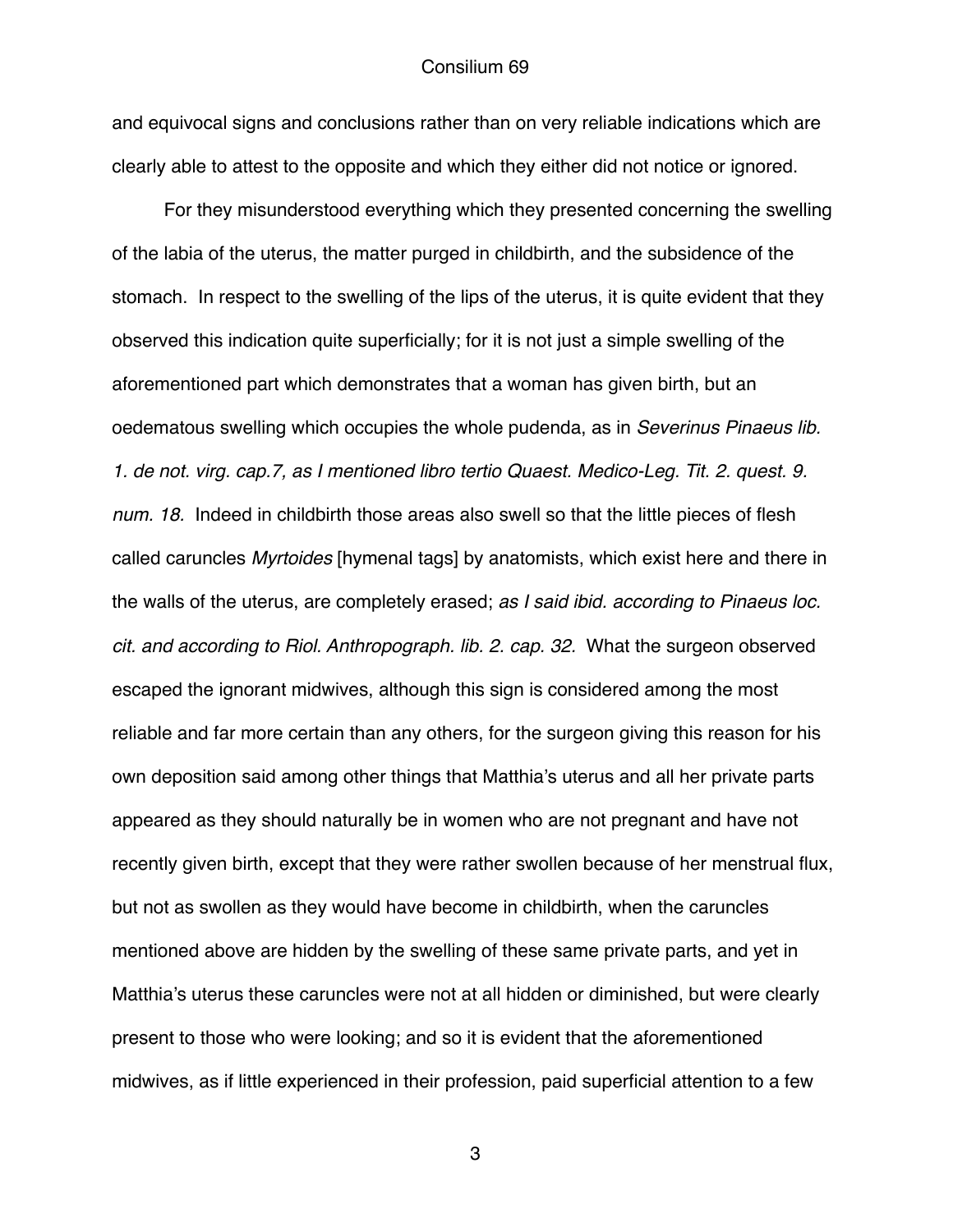indications, but paid no attention to those signs which were more significant, perhaps because these more reliable signs were completely unknown to them, although after carefully examining Matthia's uterus, the third midwife, who agreed with the surgeon, stated that there was no evidence to indicate that Matthia had given birth, giving this proof about which we are speaking and other proofs which are considered very reliable for uncovering the facts in this matter.

**2.** The proof which they found from the matter purged in childbirth even more demonstrates the ignorance of the aforementioned midwives, for they did not know how to distinguish between menstrual purgings and the purgings occurring from childbirth, and yet women who have greater experience in practising midwifery know that there is a great difference between them: for they differ very greatly in respect to the substance of the blood which is usually purged and the matter which is usually purged along with the blood; for in an ordinary menstrual purging, pure blood is purged in moderate quantity and with a healthy colour, unless a serious female illness prevents this; but if a woman is not completely healthy, the blood which is purged in each menses seems mixed with other fluids and flows either imperceptibly or too heavily and is either meagre and diminished in quantity or floods out in excessive quantity. But in childbirth blood is purged abundantly, like that of a sacrificial animal, as *Hippoc. lib. de Nat. Puer. num. 11 and lib. 3 de Morb. Mul. sect. 3.* teaches, and water flows out with the blood before or even at the same time, and what ought to be noted even more carefully in this matter, milk mixed with the blood of childbirth or with urine is visible, as doctors mention, *Holler. comm. 7. Aphor. 3. in scholiis, and Laur. Joubert. lib. 4. error. Popul. cap. 11, and Severin. Pinaeus loc. cit.,* all of whom I have mentioned elsewhere in this regard.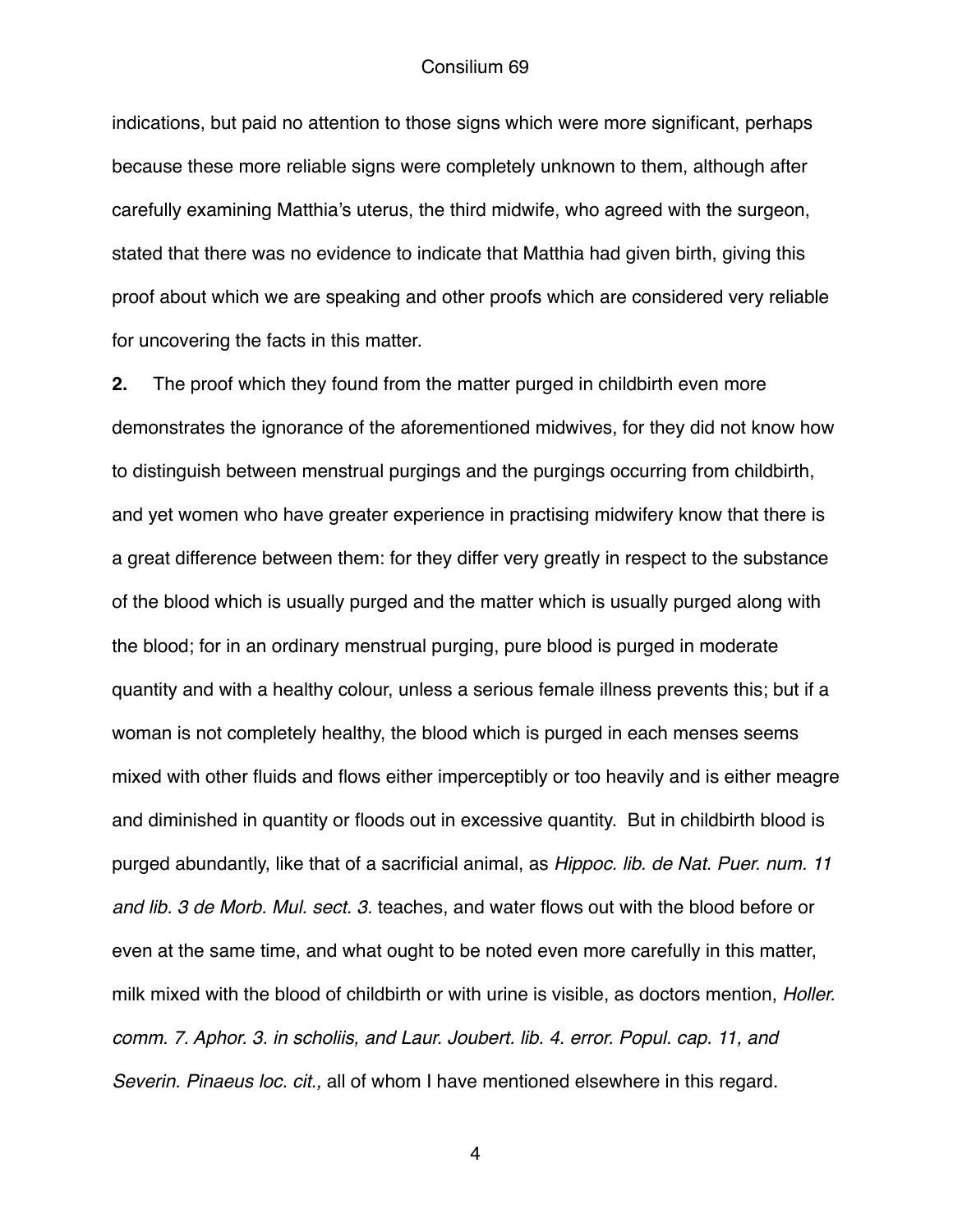**3.** Further one ought to consider how carelessly those midwives behaved in respect to paying attention to reliable signs from which they could arrive very certainly at a recognition of the truth as to whether Matthia had actually given birth or not; for they observed neither the bosom nor the breasts which swell considerably in childbirth and become firmer, although they are not swollen with milk to the fullest extent until the third day; if the midwives had observed the breasts, they would have ascertained that they were flaccid and pendulous and not consistent with Matthia's beauty, for nothing could more smirch her beauty and lovely face than such breasts, as soon as beholders were allowed to see them. Therefore, what certainty can be placed in these midwives crossing over with dry foot when this proof was definitely observed by women who are not practising the profession of midwifery? What trust should be placed in them?

**4.** Finally, the aforementioned midwives offered as a clear proof of recent childbirth the sudden decrease in the swelling of Matthia's stomach, and they placed great faith in this proof because in menstrual purging, if there is any preceding swelling of the body, it diminishes slowly and gradually; in childbirth the stomach usually subsides immediately, as occurred in our case: for although Matthia had a considerably swollen stomach, it subsided in a moment with purging having followed, and so it must be said that the swelling was not caused by retained menstrual blood, but by a foetus abiding in the stomach, and when it was ejected, the stomach immediately subsided, as usually happens with all those giving birth.

**5.** But in regard to this, these midwives do not show themselves to be sufficiently experienced or they maliciously suppose what is not there; for in childbirth, it is far from certain that the stomach subsides immediately, as the uterus, which creates the swelling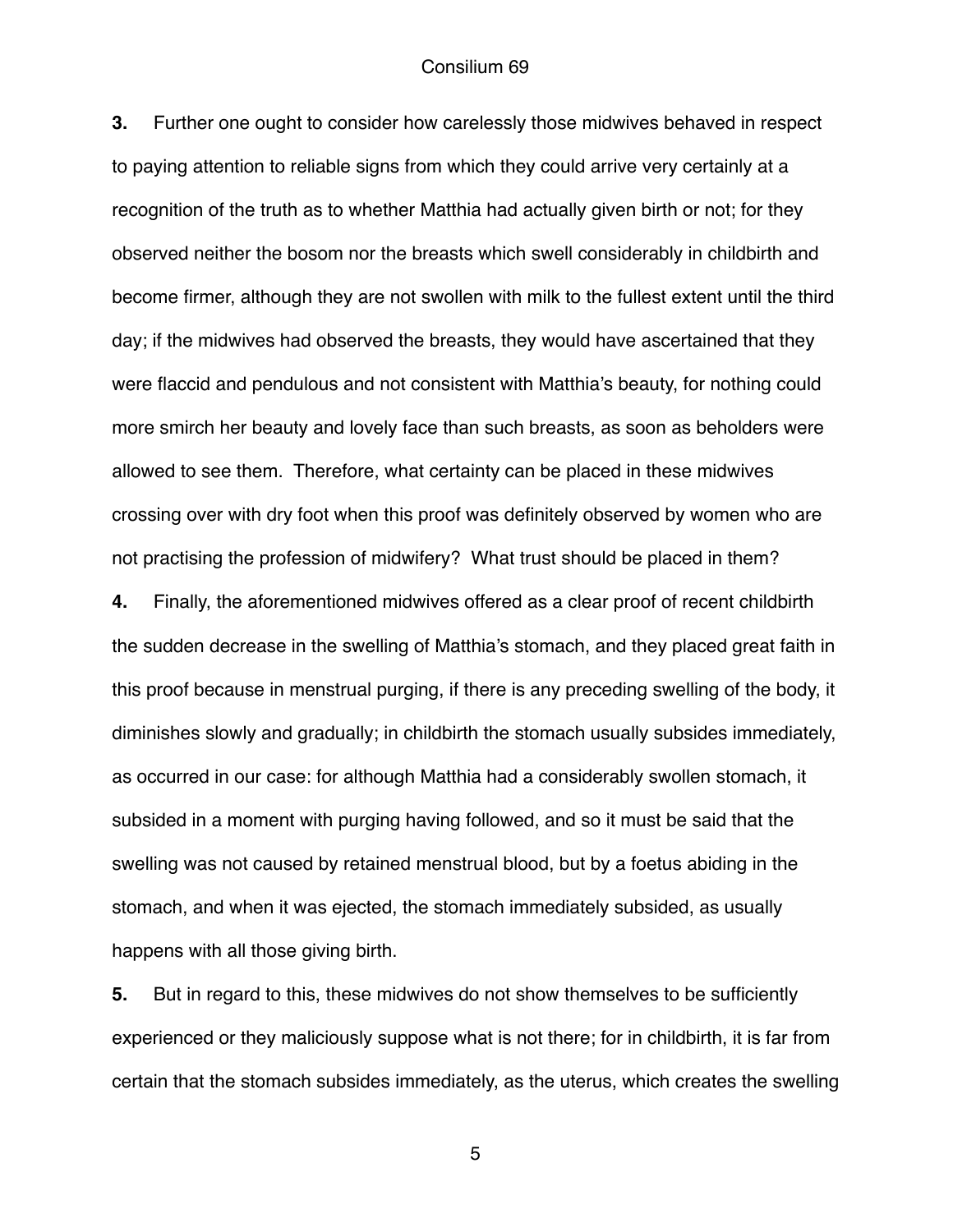of the stomach along with the foetus, is also endowed with so much thickness from pregnancy, notwithstanding the constant enlarging which occurs to enclose the foetus, so that it usually equals the thickness of two fingers around on all sides; as anatomists attest, *Andr .Laur. lib. 5. Anatom. cap. 21., Joan. Vesling. in syntagm. Anatom. cap.7.,* this thickness does not immediately disappear after childbirth, but decreases gradually day by day, in the same way as a woman is cleansed from childbirth. Midwives like these do not know this, which is not unusual, since even among doctors there may be those who do not know that this happens, thinking that the membranes of the uterus, or I should rather say the substance of the uterus, grows thinner each day the more it distends with the growth of the foetus, and thus they will easily believe that the uterus subsides immediately after birth, just as these midwifes show that they have this belief. But what occurred was the absolute opposite of this conclusion; yet they think that in menstrual purgation the stomach, if it is in any way swollen from retention of menstrual blood, subsides gradually, but in childbirth it decreases immediately; but the opposite usually happens for the reason mentioned above, since in menstrual purging the veins immediately remain empty of blood and the stomach decreases in size and subsides; for the substance of the uterus swells to the extent that the veins are found to be swollen with blood, while in pregnancy the whole uterus swells in accordance with its own substance.

**6.** Since, therefore, all those indications which the two midwives bring forward as proof of a birth which Matthia is supposed to have aborted are completely false and worthless, it must be concluded that their deposition is in no way to be trusted, but rather the deposition of the more knowledgeable midwife and of the learned surgeon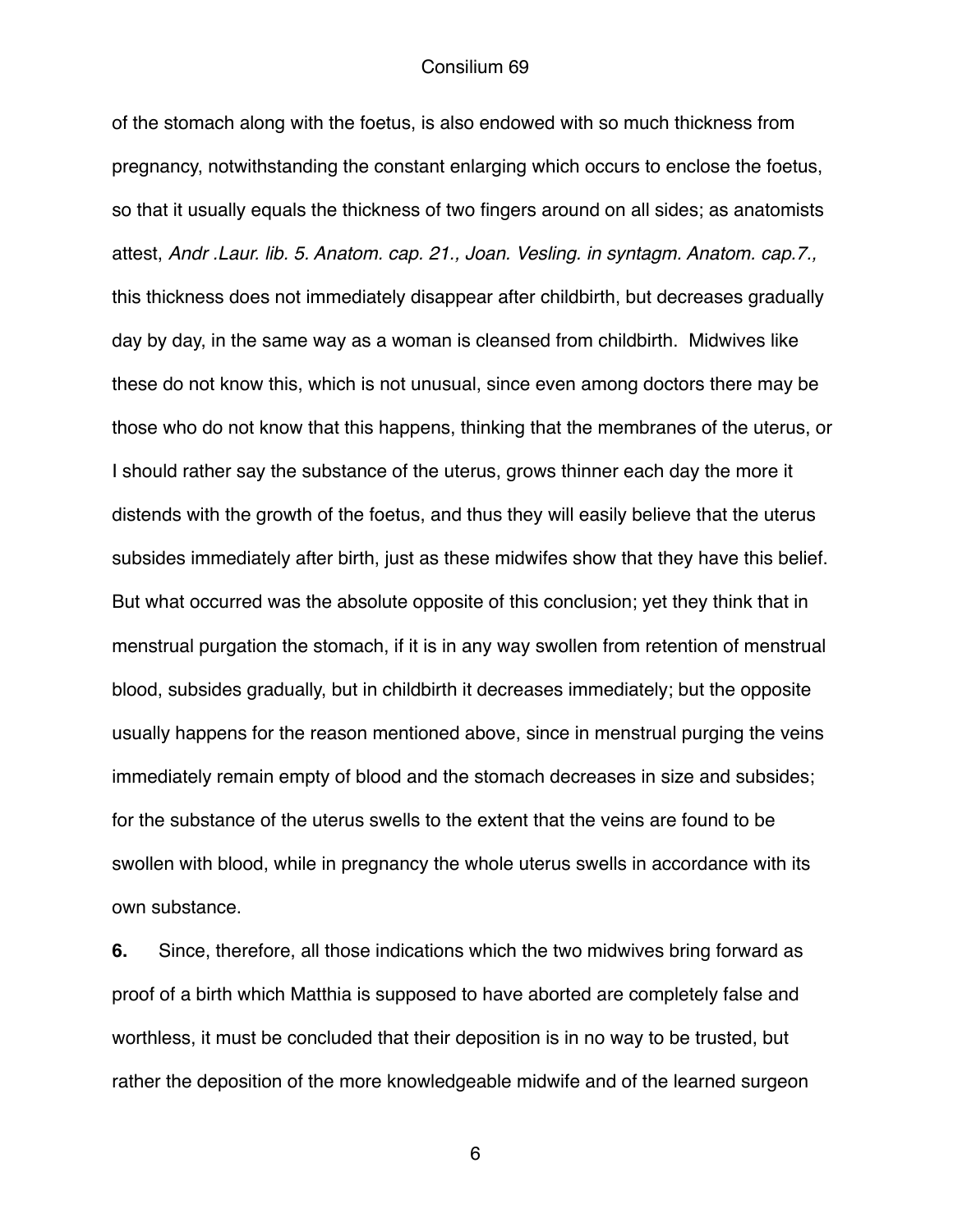ought to be respected, and it must be concluded that it cannot be established by means of any proofs that Matthia has given birth, since she has never been pregnant, as can clearly be deduced from the absence of signs of pregnancy, but rather that she suffered from a prolonged retention of menstrual blood, on account of which it is not unusual that her stomach remained swollen for a period of several months, as is customary in pregnant women: for this is not uncommon; indeed, every day we observe that some women, who are suffering only from retention of menstrual blood, believe that they are pregnant, and not only do they persuade themselves on account of the swelling of stomach which occurs after several menses, but on account of all the symptoms by which all those who are actually pregnant are troubled, and yet they are encumbered with these same symptoms: however, when in the ninth or tenth month, either later or earlier, with nature providing the force, they expel the menstrual blood retained all that time, and thus they are freed from the swelling of the stomach and all the symptoms they suffered, as happened for Matthia: in which case, the rags kept in her house and found by the the Fiscus, which contained gouts of blood and were stained with this same blood, certainly substantiate the opinion that Matthia is innocent, since if she had been guilty, she ought rather to have concealed them and immediately given them to her maids to be washed. To this point also is the way the way Matthia behaved: for if she had been pregnant, she ought to have concealed all the symptoms she was suffering, since they could reveal her shame: namely the swelling of her stomach and the retention of her menstrual blood, which, however, she freely revealed to the neighbourhood women and her relatives because she was certain that she was free of all fault .and she did not need to conceal the swelling of her stomach and the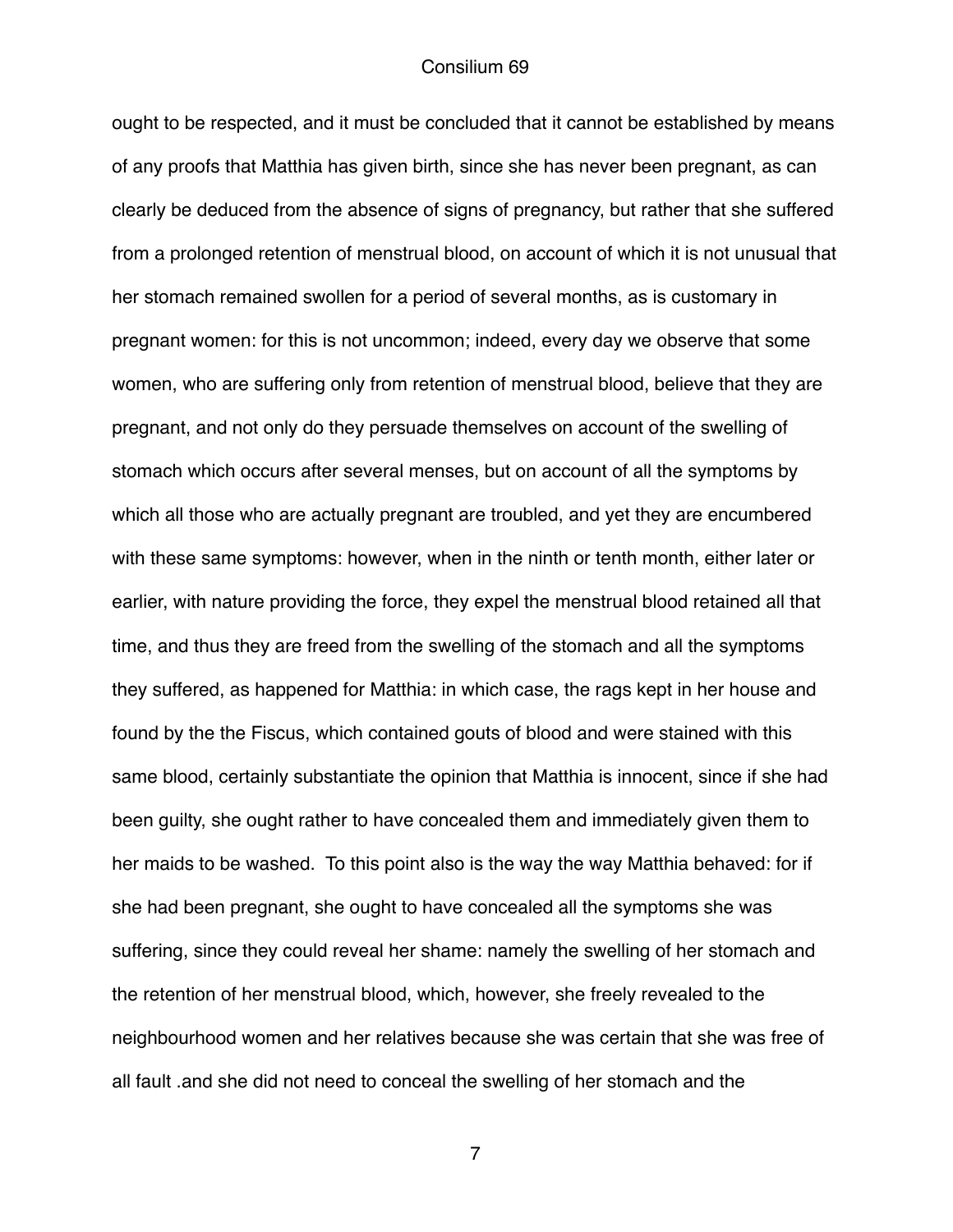suppression of her menstrual blood from other women, since she most certainly knew that these signs could not have been the result of pregnancy.

 And thus it is sufficiently evident that the Fiscus could find no justification in the soil found fouled with blood near the latrine, since it is not strange if some some portion of blood were to fall to the earth and befoul the soil as Matthia was betaking herself to the latrine to relieve her stomach with her menstrual blood flowing violently; certainly the Fiscus could not deduce from this blood that she went to the latrine to dispose of a baby in it; besides this, if the woman had committed such a crime, since she was strong and by no means weakened, she could have washed away such a flow of blood onto the soil and removed it, so that the crime could not be discovered because of such blood: however, this is not pertinent, since she was not afraid for herself, knowing that her conscience was clear and she certainly knew there was no foundation for any suspicion of her.

**7.** But as the negligence or rather the crass ignorance of the aforementioned midwives becomes more and more apparent, it should be noted that they did not mutter a single word in respect to the trustworthy signs attesting that a woman has recently given birth, but passed over them in silence, since they certainly knew that their absence proved Matthia's innocence contrary to their opinion; for the conclusions which can be drawn about a woman from the condition of her body are of great importance; in fact, in the first days after childbirth, however strong she is naturally, a woman is noticeably weakened on account of the labours and pains of giving birth, so that she is forced to stay in bed for many days and is quite pale and very lethargic, not only because of the labours and sufferings mentioned above, but also because of the great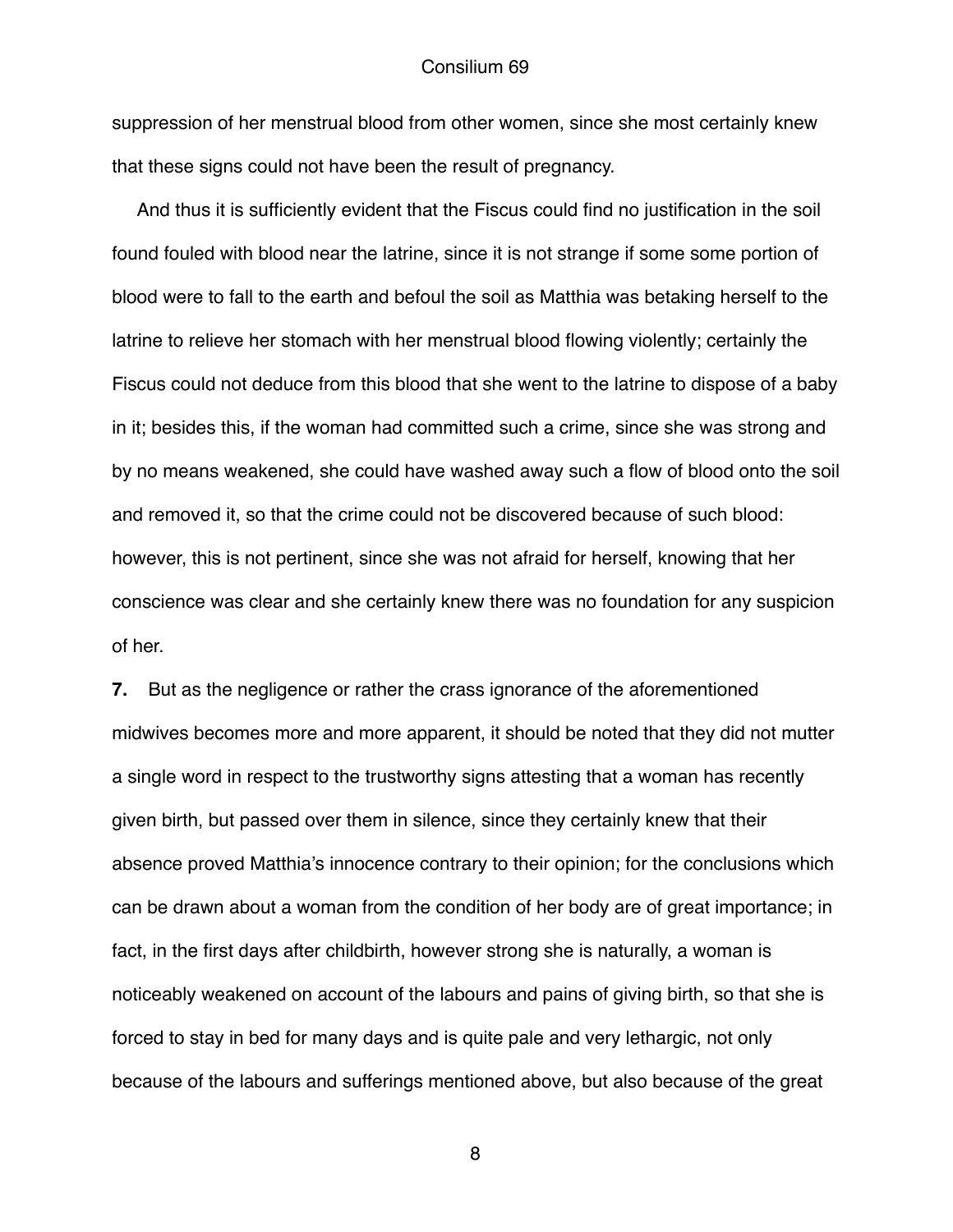quantity of blood pouring out during the birth: but the midwives could observe none of these signs in Matthia, since she had a good colour, unabated energy, and conducted herself with her usual animation; since, however, only a day after the presumed birth, they paid attention to unreliable indications so as to agree with the Fiscus rather than to uncover the truth, they announced falsely and against the truth that Matthia had recently given birth.

**8.** Furthermore, the midwives did not carefully observe, as they should have, the condition of her uterus; for when blood flows in the labour of childbirth, all the veins of the uterus, especially the larger ones, gape open more obviously and are exposed to view, and yet in the menstrual flux this is not the case, but happens only for the smaller veins, although it cannot be denied that when a lengthy and long lasting retention of menstrual blood has flowed out, the more ample and larger veins are fully open; in childbirth, however, along with this opening of the veins there is a very great distention of the area, which is not seen in the menstrual flux, even if this menstrual flux is retained for many month, since the cause of the distention, namely pregnancy and the existence of a foetus in the uterus, is absent.

**9.** And finally,the absence of milk in the breasts removes all doubt, since it is very abundant in those who have recently born a child from the third day; and although women check the flow with remedies and dry up, and completely prevent production of milk with certain potions, yet no ingenuity can prevent the breasts from swelling and from not welcoming in part the rush of the milk; therefore, although the midwives could ascertain this on the following day, and yet did not know or were negligent, since they did not even dream of such evidence and it did not allow them to strengthen their